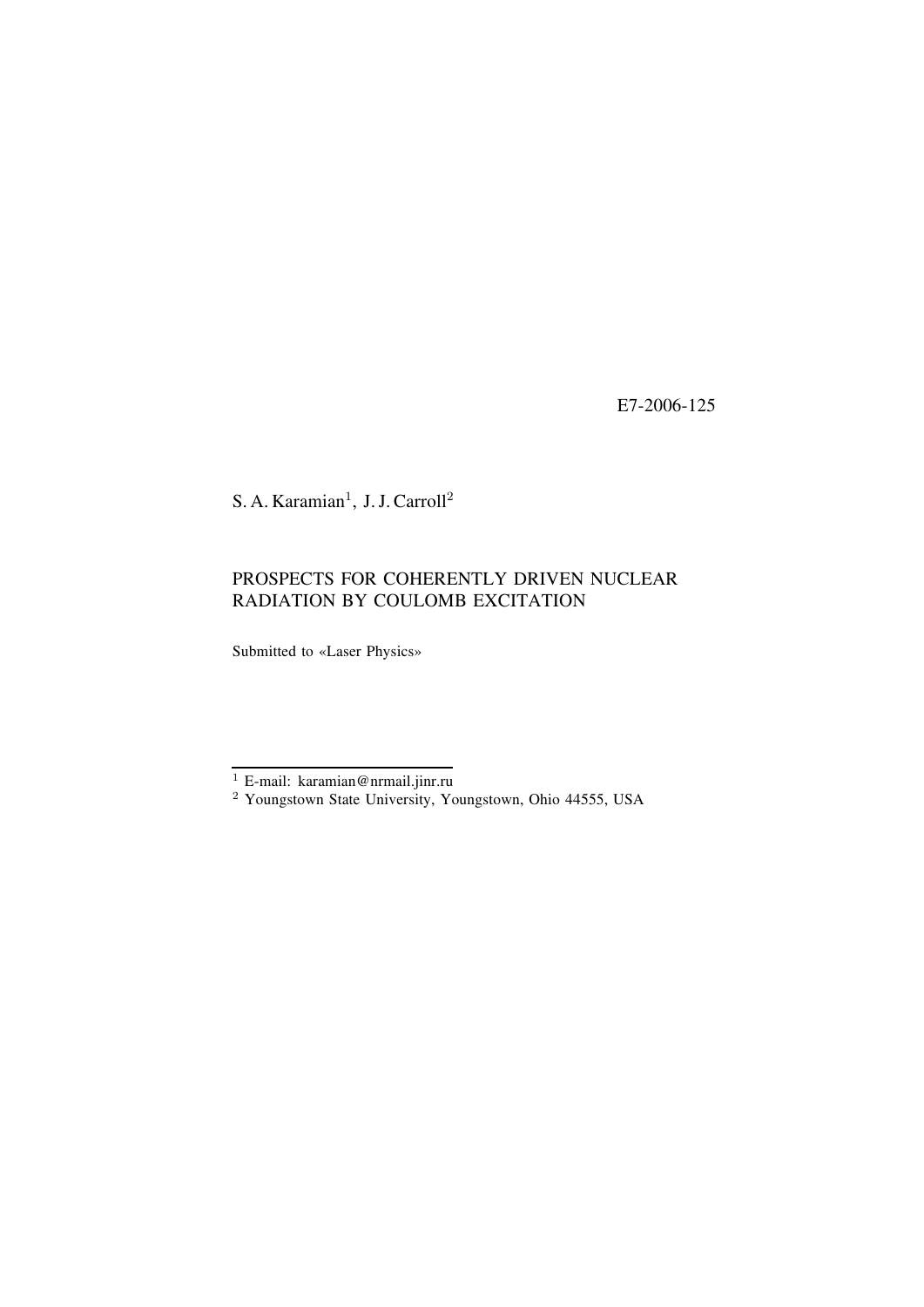Карамян С. А., Кэрролл Дж. Дж. **Фарантия** в тр. 2006-125 Возможности управляемого когерентного излучения ядер под действием кулоновского возбуждения

Обсуждаются возможные эксперименты по кулоновскому возбуждению изомеров с последующим высвобождением энергии. Также рассмотрена возможность когерентного кулоновского возбуждения ядер, включенных в решетку кристалла, при каналировании релятивистских частиц. Сдвиг фазы возбуждения соселних в решетке ялер может быть илентичен слвигу фазы фотонов, излучаемых в переднем направлении. Таким образом, элементарная струна атомов может излучать характеристические ядерные гамма-кванты когерентно, а интенсивность излучения возрастает в результате суммирования амплитуд. Для данного нового типа коллективного излучения мессбауэровские условия должны иметь важное значение, а само излучение может оказаться перспективным в контексте проблемы создания гамма-лазера.

Работа выполнена в Лаборатории ядерных реакций им. Г. Н. Флерова ОИЯИ.

Препринт Объединенного института ядерных исследований. Дубна, 2006

Karamian S. A., Carroll J. J. E7-2006-125

Prospects for Coherently Driven Nuclear Radiation by Coulomb Excitation

Possible experiments are discussed in which the Coulomb excitation of nuclear isomers would be followed by sequential energy release. The possibility of the coherent Coulomb excitation of nuclei ensconced in a crystal by channeled relativistic heavy projectiles is considered. The phase shift between neighbor-nuclei excitations can be identical to the photon phase shift for emission in forward direction. Thus, the elementary string of atoms can radiate coherently with emission of characteristic nuclear  $\gamma$  rays and the intensity of the radiation could be increased due to the summation of amplitudes. The Mössbauer conditions should be important for this new type of collective radiation that could be promising in the context of the  $\gamma$ -lasing problem.

The investigation has been performed at the Flerov Laboratory of Nuclear Reactions, JINR.

Preprint of the Joint Institute for Nuclear Research. Dubna, 2006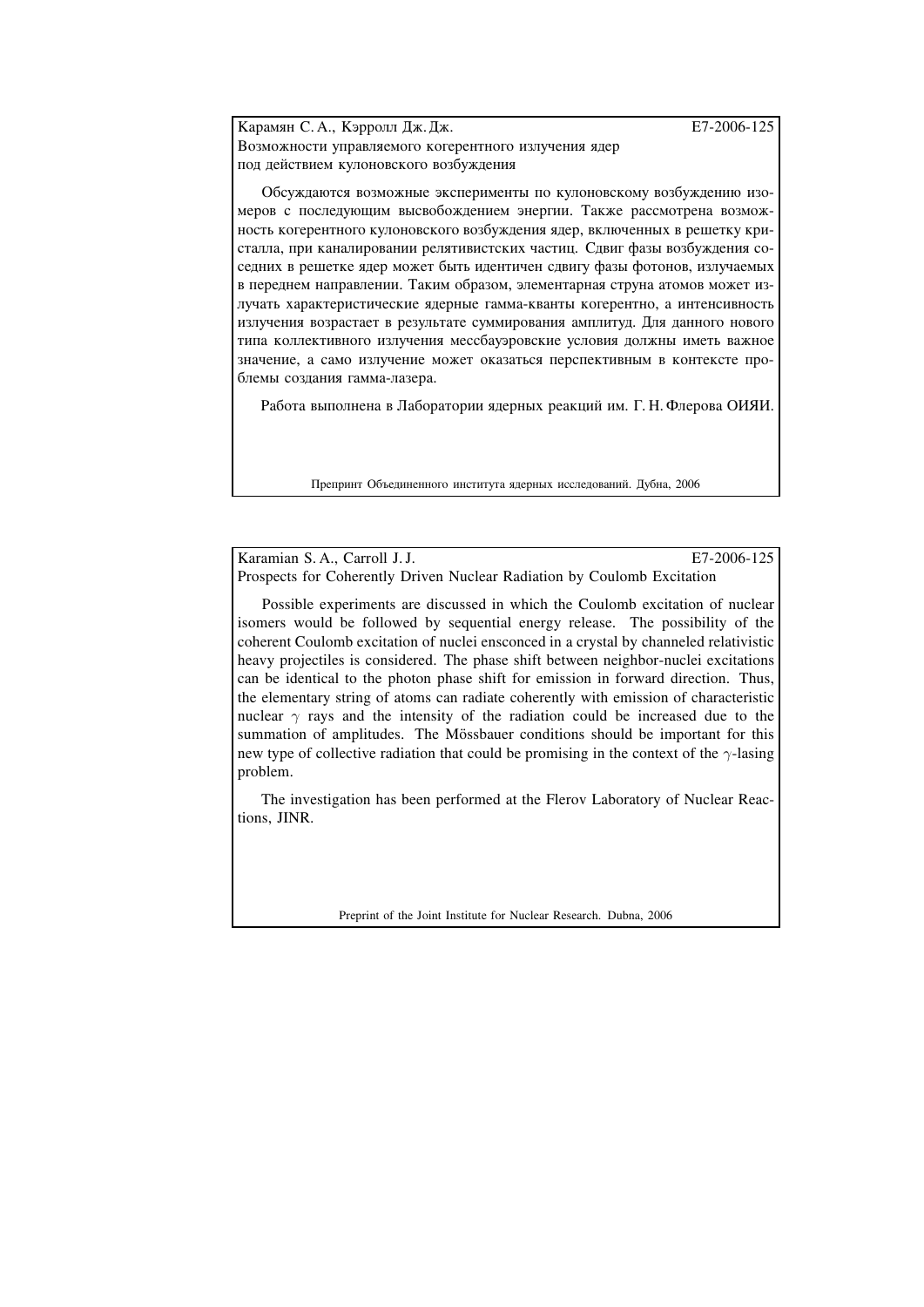## **1. INTRODUCTION**

The creation of an externally-driven  $\gamma$ -ray source using triggered decay of nuclear isomers has been proposed and discussed in the special volume of Ref. [1]. Even earlier the idea was suggested [2] for nuclear Coulomb excitation applied to the pumping of a nuclear ensemble in future schemes for a  $\gamma$ -ray laser. Experimentally, triggering of the  $178m^2$ Hf isomer in inelastic scattering reactions was tested in 1996–1997 by the «Hafnium Collaboration» using an in-beam multidetector system and an  $\alpha$ -particle beam of the Orsay Tandem accelerator. Due to the restricted thickness and purity of the isomeric target, conclusive results have not been obtained or published, but partial analysis indicated that an excitation energy of about 300 keV is needed for successful triggering of this isomer. Many subsequent efforts were spent to find triggering of  $178m^2$ Hf with low energy X-rays or synchrotron photons at  $E<sub>\gamma</sub> < 100$  keV, but definite evidence reproducible by different groups have not been obtained. A review of these experimental attempts is given in Ref. [3] for the  $178m^2$ Hf isomer, most attractive for applications due to its long half-life, 31 y, and the high density of stored energy, 1.3 GJ/g. Nuclear spectroscopy with the Coulomb excitation technique was proved over many years as very valuable for measurements of strengths of nuclear transitions and it can be applied to search for and to quantitatively study triggering transitions in <sup>178</sup>Hf. In the present work, such an experiment is proposed and described in some detail, including the general scheme, background conditions, expected count rate and the absolute sensitivity.

The Coulomb excitation can also be valuable in another mode of application, i. e., for coherent nuclear excitation by relativistic heavy projectiles. It should be stressed immediately that such a process can provide coherence both in excitation and radiation of the nuclei ensconced in a crystal lattice. An elementary string of atoms in the lattice can radiate coherently at a frequency corresponding to the characteristic nuclear  $\gamma$  line. The Mössbauer conditions will clearly play an important role for this collective radiation. In the literature, many kinds of coherent radiation generated by charge particles in crystals were described, e. g., parametric radiation, channeling radiation, etc. In addition, the idea of a  $\gamma$ -lasing scheme has been described using short bursts of a crystallized ion beam in a cooler ring [4]. The multiple resonance excitation of each projectile nucleus by regular collisions in a crystal was considered in detail in Ref. [5]. In the present work, the idea of coherent radiation emitted by the lattice nuclei due to the Coulomb excitation by channeled relativistic heavy ions is discussed.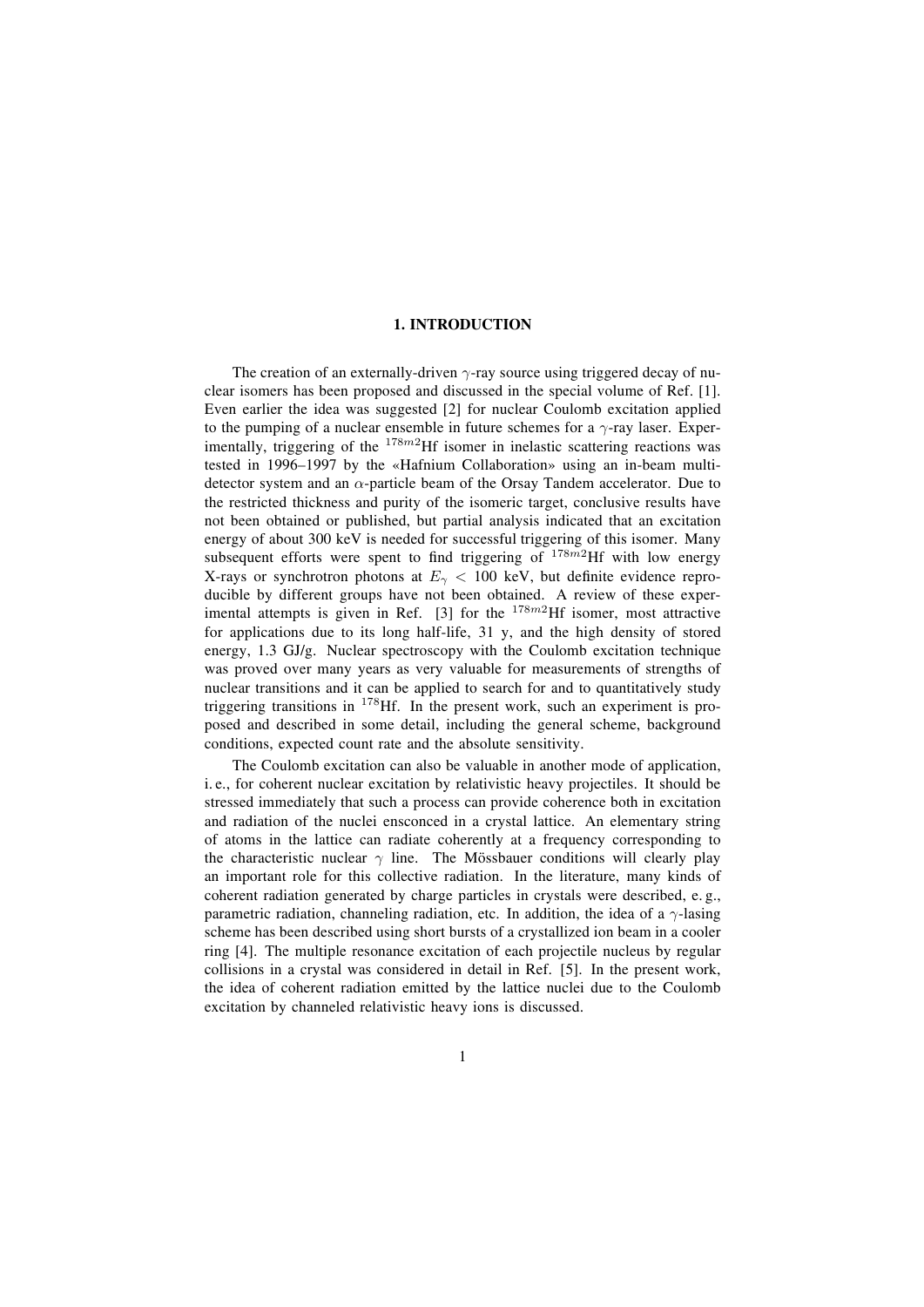### **2. SEARCH FOR TRIGGERING LEVELS ABOVE THE** <sup>178</sup>m2**Hf ISOMER**

In the experiment described in Ref. [6], the population of levels in bands built on isomers was successfully observed via Coulomb excitation reactions acting on the stable <sup>178</sup>Hf isotope in its ground state. Surprisingly, the cross section for this population was moderately high and this was attributed to strong  $K$ -mixing of different structure configurations at high angular momentum, i.e., between the band built on the  $K = 16$  isomer and the ground-state  $K = 0$  band. The interband transitions were eventually deduced from the results of Ref. [6] and they are displayed in Fig. 1, where the partial level scheme of  $178$  Hf is shown.



Fig. 1. Partial energy-level scheme for the <sup>178</sup>Hf nucleus

This observation suggests a special experiment with the aim to observe triggering of the  $178m^2$ Hf isomer into the levels of the ground-state band via the Coulomb excitation, essentially as an inverse of the reaction observed in Ref. [6]. The magnitude of the cross section for the population of  $178$  Hf isomers [6] likewise promises significant probabilities for the reversed process of triggering. A successful new experiment will quantify parameters such as the energies, mul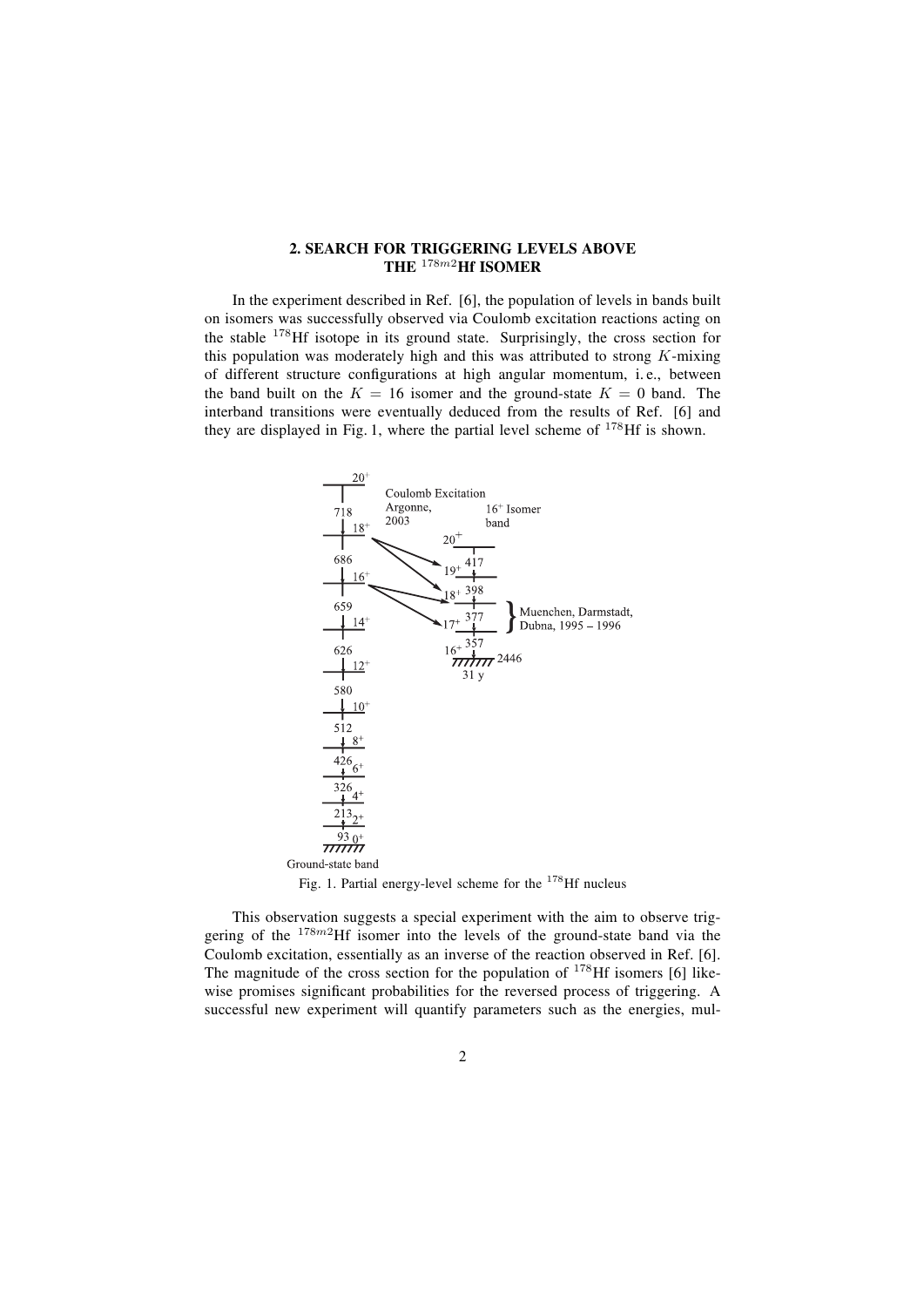tipolarities and reduced matrix elements for energy-releasing trigger transitions. These parameters are needed to assess the feasibility of inducing a release of isomeric energy under an intense photon flux as suggested for some applications [7].

At this time, technical challenges restrict the availability of samples containing  $178m^2$ Hf in an amount sufficient for preparation of a target suitable for standard in-beam  $\gamma$ -spectroscopic experiments. Therefore, it is necessary to consider the possibility of performing an experiment with  $178m^2$ Hf nuclei as projectiles. Radioactive ion-beam facilities operate routinely at many laboratories and the long-lived  $178m^2$ Hf nuclide should not be extraordinarily difficult for beam production.

The most critical issues which define the cost of an experiment and the quality of the measurements are the consumption rate and total available amount of  $178m^2$ Hf. Taking into account the production parameters achieved for  $178m^2$ Hf in the best reactions, one deduces that  $10^{15}$  isomeric atoms can be accumulated by moderate-cost irradiations (for details, see Ref. [2]). Thus, about  $10^{13}$  ions of  $178m^2$ Hf can be delivered to the target in the Coulomb excitation experiment because of a typical 1% efficiency of accelerators. The isomer production is typically characterized by a relatively poor isomer-to-ground state ratio, lower than 5% in the best case. Therefore, the accelerated beam will contain mostly stable <sup>178</sup>Hf nuclei in the ground state with a little admixture of  $178m^2$ Hf. A total beam current of about 1 particle nA is considered as it would not destroy the target foil.

It is important to understand why the consumption of isomeric material in the form of a beam is preferable to the use of small isomeric target. In-beam experiments provide the possibility of the Coulomb excitation of each accelerated nucleus as they impinge upon a thick target made of some material which can be obtained in sufficient quantity. A  $178m^2$ Hf isomeric target would be restricted to about 1  $\mu$ g/cm<sup>2</sup> thickness and this will provide an interaction probability that is a factor of  $10^{-3}$ – $10^{-4}$  lower than in the typical Coulomb excitation experiments. The gain factor for the isomer beam experiment is reduced by the efficiency of acceleration for the available material, about  $10^{-2}$ , but an order-of-magnitude overall gain of interaction probability remains over an experiment with such a thin isomeric target. An additional advantage arises because the  $178m^2$ Hf target creates a high-intensity background in  $\gamma$  detectors due to the spontaneous decay, while in the mode of an in-beam excitation experiment the radioactive nuclei are collected downstream, beyond the target and out of the detection area. In the latter version much better background conditions and much higher sensitivity of trigger detection may be provided. Contaminant activities can be removed without special efforts because the accelerator serves as a high-resolution mass analyzer.

A scheme of the experiment is as follows. A target made of low-background material like  $^{208}$ Pb will be irradiated by a  $^{178m2}$ Hf ion beam at an energy much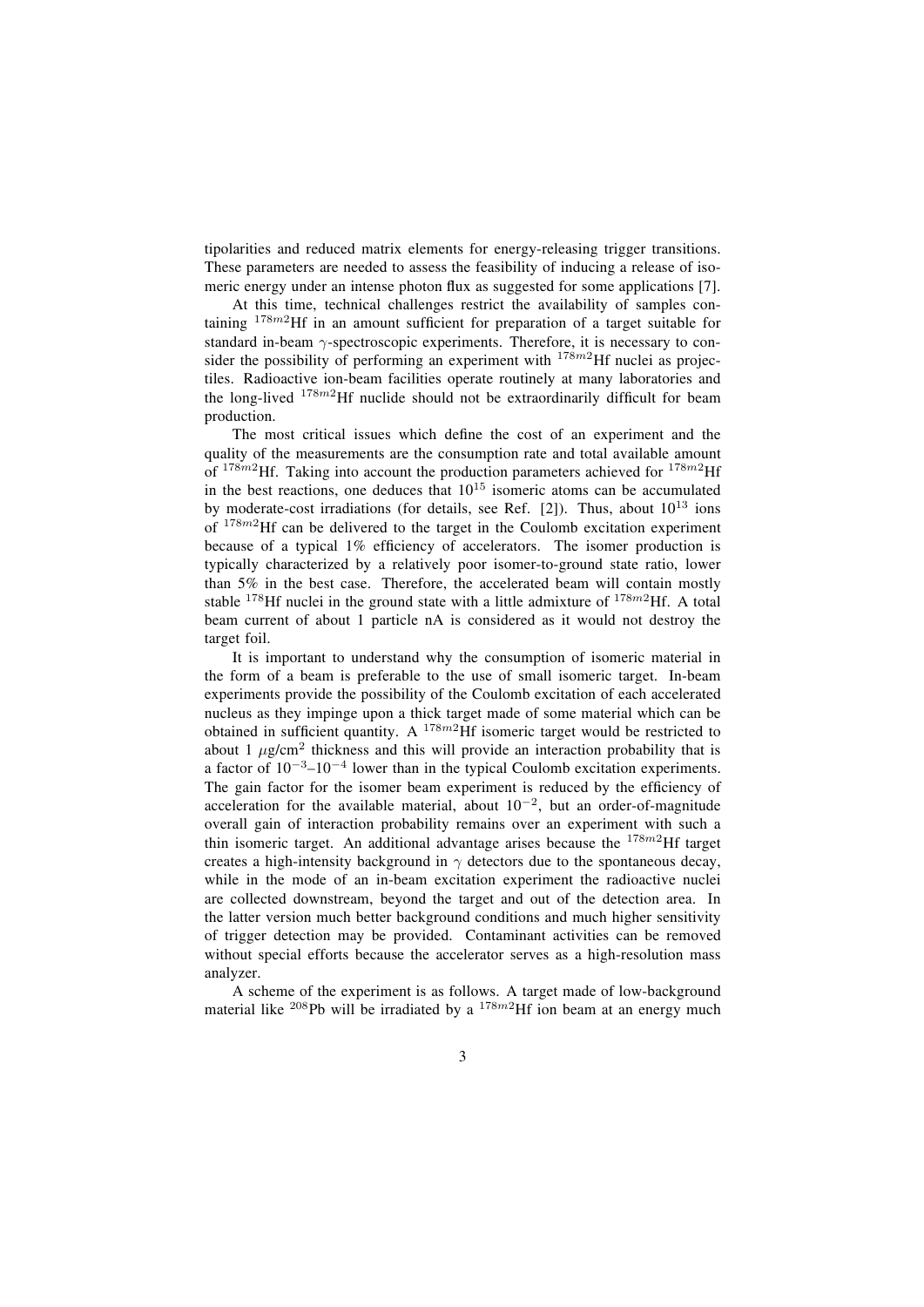lower than the Coulomb interaction barrier. The projectile-target  $\gamma$  spectrum due to the Coulomb excitation should be recorded in coincidence with the scattered ions. The use of a multidetector  $\gamma$  array is needed to obtain  $\gamma-\gamma$  and higher coincidences. The spectrum collected with the  $5\%$  «isomeric» beam will need to be compared with that obtained from a pure ground-state  $178$  Hf beam and the difference spectrum. This difference spectrum may contain cascades corresponding to population of high-spin levels both within the band built on the isomer and within the ground-state band (gsb). In the latter case, the population of high-spin members of the gsb may take place due to the single-step Coulomb excitation from the isomer if  $K$ -mixing is indeed significant as discussed in Ref. [6]. Observation of the corresponding  $\gamma$  cascades would then serve as a signal of isomer triggering.

As is the usual case in any experiment, the background intensity plays a significant role. One can analyze some restrictions on the scheme that originate from the presence of different backgrounds:

1) The beam energy should be relatively low, about 4 MeV/nucleon, in order to prevent population of  $J \ge 14$  members of the gsb due to excitations of  $J = 0$ ground states present in the beam. The probability for such multiple Coulomb excitations is drastically reduced at this low-beam energy [6] and triggering can therefore be clearly isolated.

2) The need to obtain coincidences between  $\gamma$  signals and the scattered projectile does not allow the use of a thick target that stops the beam. The detection of the scattered projectile defines the direction of the emitter motion, but the absolute speed varies due to energy losses in the target. The target thickness should be optimized for the successful Doppler correction and for Pb target a value of 4 mg/cm<sup>2</sup> is found to be satisfactory.

3) The Doppler correction is absolutely necessary. Otherwise, it would be difficult to observe narrow  $\gamma$  lines when those gammas are emitted in flight.

For the count rate estimation, single-step E2 Coulomb excitations from the  $16^+$  isomeric level to the  $14^+$ ,  $16^+$  and  $18^+$  levels of the gsb are calculated. The respective transition energies are known to be 331, 990 and 1,675 keV. The Weisskopf strength was assumed for these transitions due to the observation in Ref. [6] of strong K-mixing in the gsb at spins  $J \geq 10$ . Following this,  $B_W(E2)$   $\uparrow$  = 0.0297 e<sup>2</sup>b<sup>2</sup> is taken as the Weisskopf value for all transitions. With a mean projectile energy of 740 MeV, one finds values of the Coulomb excitation parameter of  $\xi = 0.489$  for 331 keV,  $\xi = 1.46$  for 990 keV and  $\xi =$ 2.47 for 1,675 keV transitions.

Assuming the c.m. solid angle for detection of scattered ions to be 5 sr and using the above-described parameters, an excitation rate of about 245 events/s is found for the 331 keV transition, about 3.2 events/s for the 990 keV and about 1.5 · <sup>10</sup>−<sup>2</sup> events/s for 1,675 keV transition. These values correspond to an isomeric ion-beam intensity of  $3 \cdot 10^8$  ions/s and high statistics of the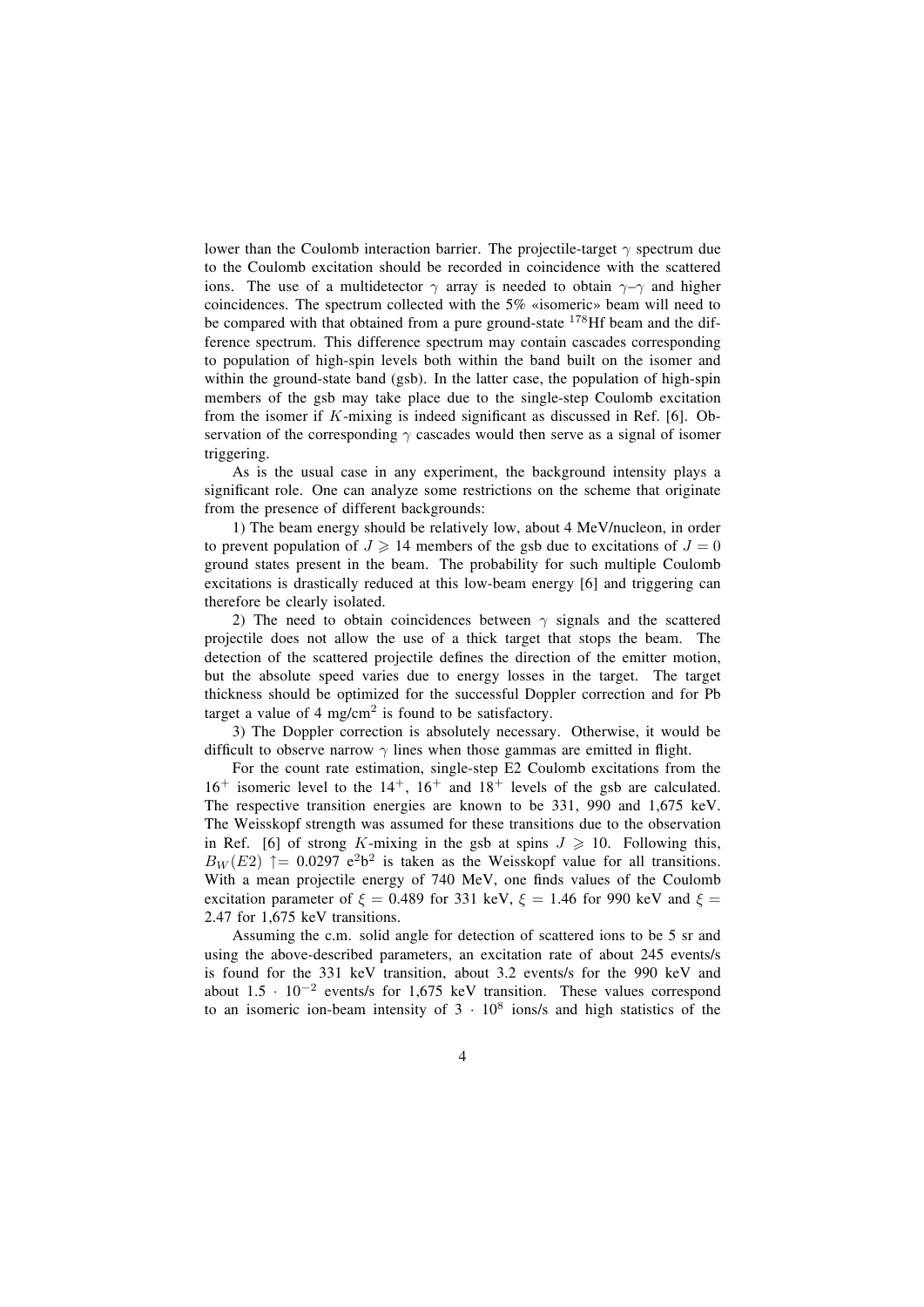events can be collected using a total of  $10^{13}$  ions containing isomeric nuclei. The gamma background due to the Coulomb excitation starting from the  $0^+$  ground state would not be significant and, in addition, can be removed by subtracting a spectrum taken under the same conditions but with a pure  $178$  Hf ground-state beam. Thus, the triggering events can be reliably selected and the corresponding cross section deduced.

Direct observation of such transitions and characterization of their cross sections is essential for basic scientific knowledge and to assess the feasibility of applications.

## **3. THE COHERENT COULOMB EXCITATION IN CRYSTALS**

Relativistic heavy-ion beams are available today at some accelerator facilities and additional possibilities will appear in the future. The status of such facilities will eventually change from exotic to more regular as tools for experimental physics. The enormous cost of these scientific instruments does not restrict progress in experimental methods. Recall, for instance, neutrino telescopes or free-electron lasers at TeV accelerators. Thus, without apology a new application is proposed here for heavy-ion beams at energies  $> 1$  GeV/nucleon for the generation of coherent nuclear  $\gamma$  radiation.

A channeled particle can produce a regular consequent excitation of nuclei ensconced in one elementary string in a crystal. At relativistic energies, the phase shift in excitation of neighbor nuclei is almost the same as the phase shift of the deexcitation photons emitted in the forward direction. Accordingly, the coherent excitation and radiation of a whole string of atoms with emission of a characteristic nuclear  $\gamma$  line may happen. Such a possibility exists, in principle, but its amplitude depends on many concrete parameters and conditions. Below, some of these are characterized.

As is well known, channeling requires that  $\Psi \leq \Psi_{cr}$ , where  $\Psi$  is the angle of a particle trajectory relative to the plane or axis of crystal. The critical angle of axial channeling  $\Psi_{cr}$  is normally estimated by the Lindhard equation. In the relativistic case, this has the form

$$
\Psi_{\rm cr} = 2.4 \cdot 10^{-4} \sqrt{\frac{Z_1 Z_2}{Wd}},\tag{1}
$$

where  $\Psi_{\text{cr}}$  is expressed in rad, the total energy  $W -$  in GeV, and the interatomic distance  $d$  — in  $\AA$ . The planar channeling wavelength in the harmonic approximation can be estimated with the expression

$$
\lambda = \frac{\pi \cdot d_p}{\Psi_{\rm cr}},\tag{2}
$$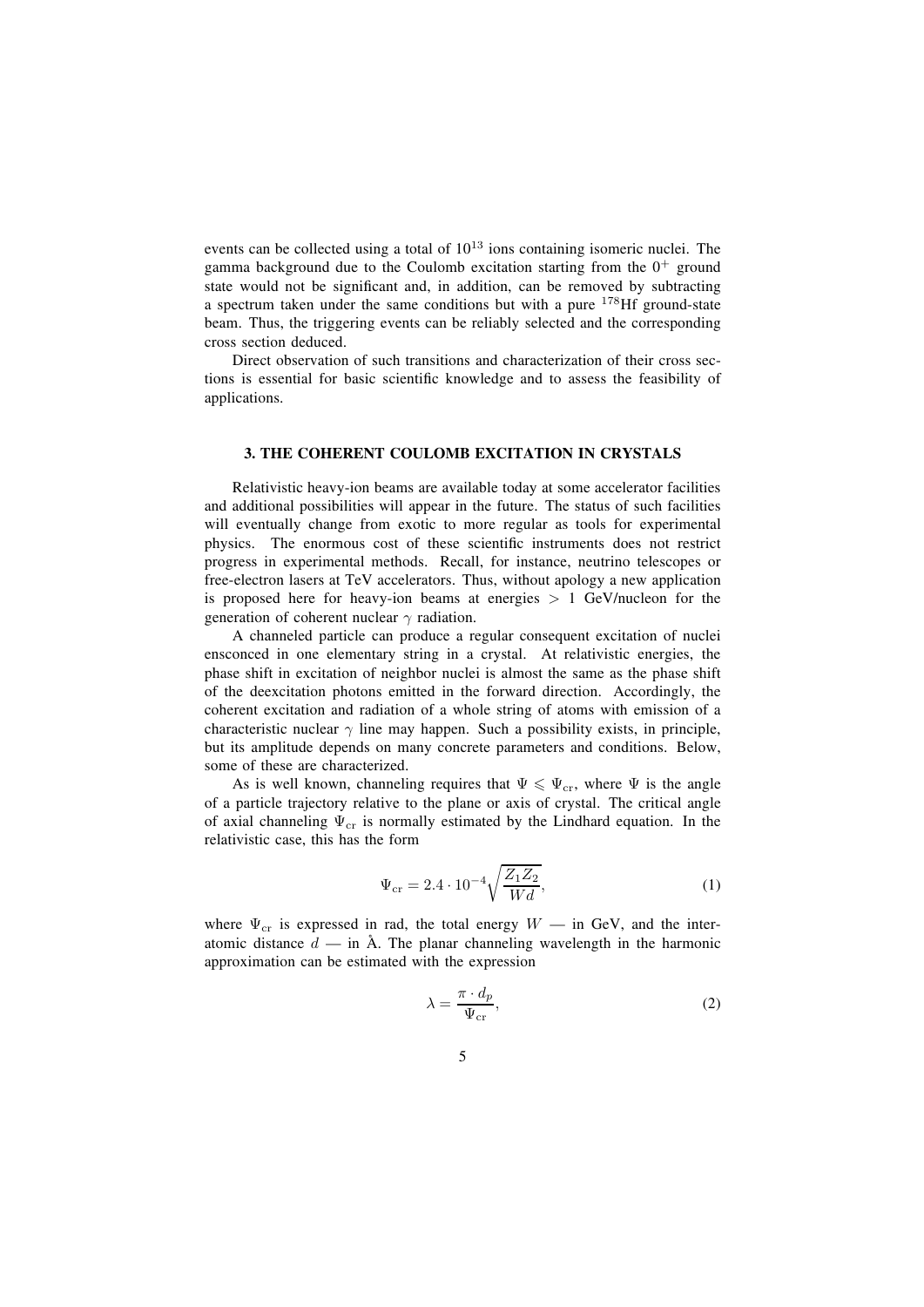where the inter-plane spacing  $d_p$  is expressed in  $\hat{A}$ . One can combine Eqs. (1) and (2) when the axial channeling trajectory has zero orbital momentum and its plane is perpendicular to the crystal plane. At the trajectory maximum, the projectile moves most closely to the atomic plane and rows. For individual atomic collisions, the impact parameter varies slowly in this part of the trajectory. Numerical estimations indicate that a length of the trajectory of about  $\lambda/10$  near the trajectory maximum can provide consequent collisions for coherent excitation of nuclei. At a larger longitudinal coordinate a transversal deviation appears and increases the impact parameter of collisions.

The experiment main idea is illustrated in Fig. 2: a channeled projectile passes near some individual atomic string and excites the nuclei in a series of consequent



Fig. 2. Schematic view of the coherent nuclear excitation and radiation in a crystal by a channeled heavy ion

collisions. A flat trajectory is typical for channeling at high energies, and many collisions will be characterized by a similar impact parameter  $b$ . Finally, the whole string accumulates an excitation at the nuclear frequency mode and may radiate coherently with an intensity proportional to  $(a \cdot N)^2$ , where N is the number of excited nuclei and a is the excitation amplitude for an individual nucleus. A natural condition for coherency would be phase matching between excitation and radiation processes and this can be satisfied for the forward-angle photon emission along the string which was excited by the relativistic projectile. To provide an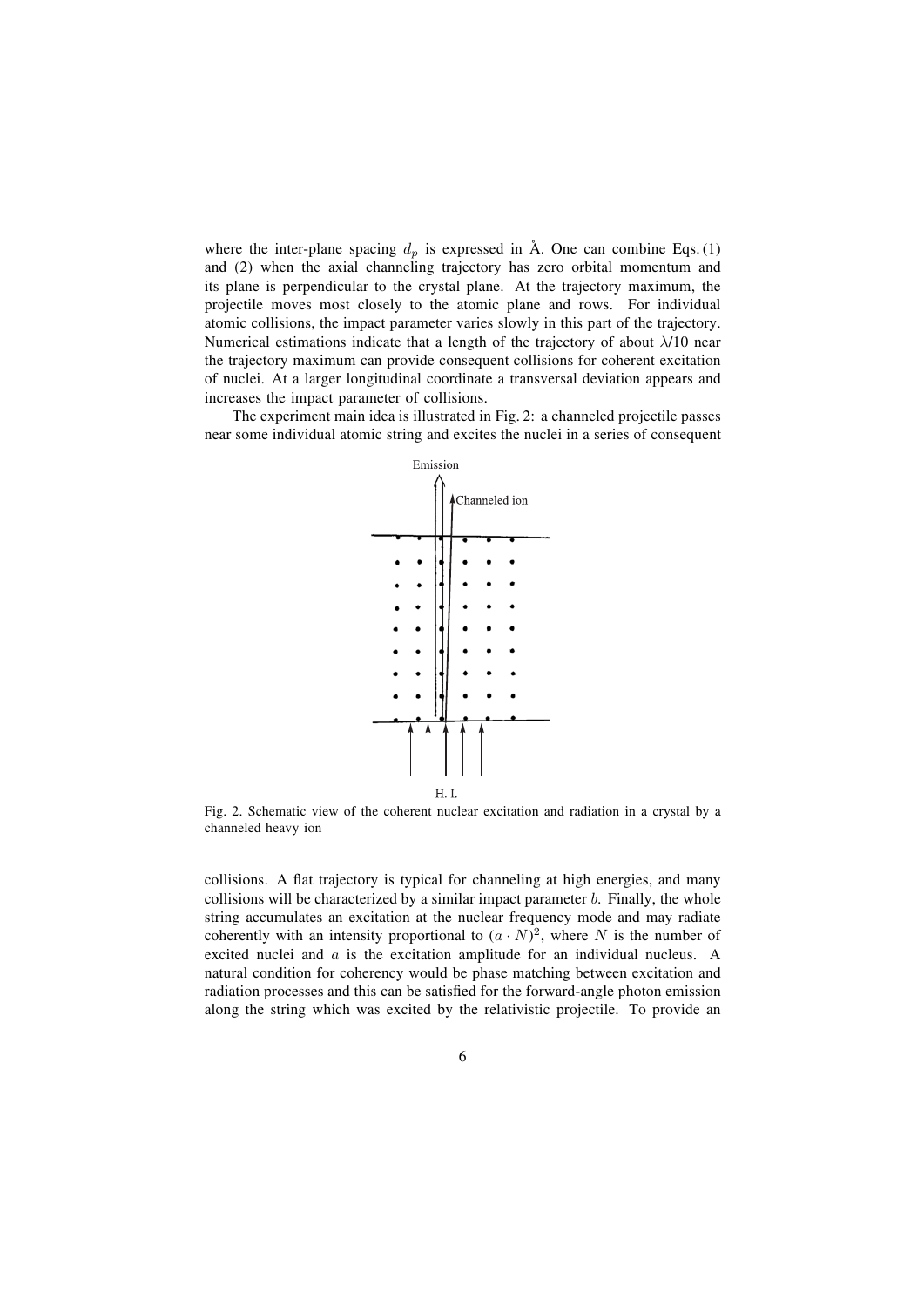acceptable yield of radiation, the individual amplitude  $a$  must not be very small even though coherent enhancement takes place.

The impact parameter of atomic collisions in channeling conditions is normally restricted by the inequality of  $b \geq u$ , where  $u \approx 5.10^{-10}$  cm corresponds to the mean amplitude of thermal vibrations of atoms in the crystal. The probability of the nuclear Coulomb excitation is drastically reduced for distant collisions. But there exists an exception: in the case of  $E1$  excitation, the cross section becomes very large at small angles of scattering, i. e., with the increase of b. In Fig. 3 the Coulomb excitation functions for  $df/d\Omega$  and f are shown as given by the quasi-classical calculations of Ref. [8]. The basic parameters used in the Coulomb excitation theory and the cross-section expression for  $E1$  excitation are

$$
\eta_i = \frac{Z_1 Z_2 e^2}{\hbar \cdot v}; \quad \xi = \eta_i \frac{\Delta E'}{2E};\tag{3}
$$

$$
\sigma = 2.5 \cdot 10^{-2} \frac{Z_1^2 A_1}{E} B(E1) f_{E1}(\eta_i, \xi), \tag{4}
$$

where the projectile is characterized by atomic number  $Z_1$ , velocity v and kinetic energy  $E$  in the c.m. system. The recalculated excitation energy of a level is  $\Delta E' = \Delta E(1 + A_1/A_2)$ , and  $Z_2$  and  $A_2$  define the target nucleus. The cross section  $\sigma$  is expressed in barns,  $E$  – in MeV and the reduced probability of nuclear transition  $B(E1)$  — in e<sup>2</sup> barn. One can see in Fig. 3 that the differential function calculated with  $\xi = 0$  divergences at angles  $\vartheta \to 0$ . The divergence appears also for total cross-section values at  $\xi \to 0$ .

An infinite cross section is unphysical and the solution must lie in the used approximations implicit in the calculation of Eq. 4 [8]. It is important to note that the quasi-classical condition  $\eta \gg 1$  is satisfied well in the case of very heavy ions even at high energies. Essentially relativistic collisions with  $\gamma \gg 1$  require some modification of the theory, but it was already shown that in the typically used Born approximation such a modification does not reduce the cross sections from that calculated within the standard theory [8]. Thus, it can be expected that the  $E1$  cross section will remain quite large even if more accurate approximations for relativistic ions are used.

For the present purposes, it is only important that the cross sections for smallangle scattering are high and consequently the total  $\sigma$  is high, as well. Large cross sections were experimentally confirmed in Darmstadt [9] for the  $E1$  giant dipole resonance when excited in collisions of heavy nuclei at a moderate relativistic factor  $\gamma = 1.45$  and with  $\xi = 0.05$ . In the current problem, the parameters are even more favorable:  $\xi$  must really be almost zero and higher  $\gamma$  values are defined by the other conditions. Thus, the cross sections should be orders-of-magnitude higher as compared to the value of 5 b observed in Ref. [9].

The coherence of neighbor nuclei in the crystal string depends on the phase shift between radiation they emit. The starting point of the excitation is defined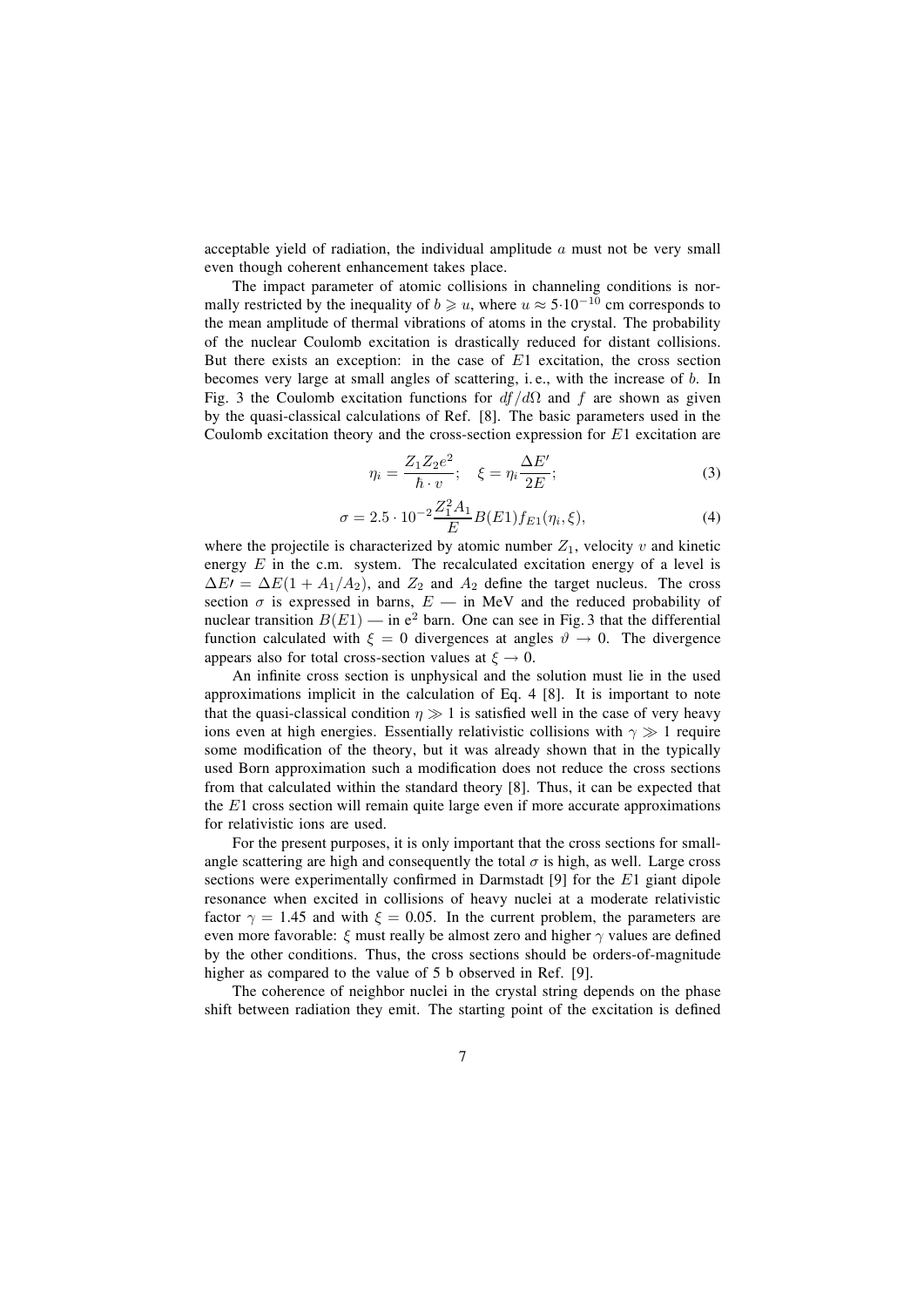

Fig. 3. The differential (a) and integral (b) Coulomb excitation functions taken from Ref. [8]. In (a) the E1 excitation angular distribution is normalized to unity at  $\vartheta = 180^\circ$ 

by the time mark due to arrival of the channeled ion and the radiation phaseshift is defined by the time-of-flight of photons from one nucleus to another for forward-angle emission. The following equation can be derived:

$$
\Delta \varphi = 5.068 \cdot 10^2 \cdot E_\gamma \cdot d \cdot \frac{(1 - \beta)}{\beta},\tag{5}
$$

where the phase shift  $\Delta\varphi$  is expressed in rad, the inter-atomic distance  $d$  — in Å, the photon energy  $E_{\gamma}$  — in MeV, and  $\beta = v/c$ . A relatively small phase shift of about 5 mrad may be reached for photon energies  $E_{\gamma} \le 30$  keV at a  $\beta$  value very close to unity. However, the phase shift is periodic at  $\Delta \varphi = 0$ ,  $2\pi$ ,  $4\pi$ , etc. In such a case, a variety of options appears, provided that the following condition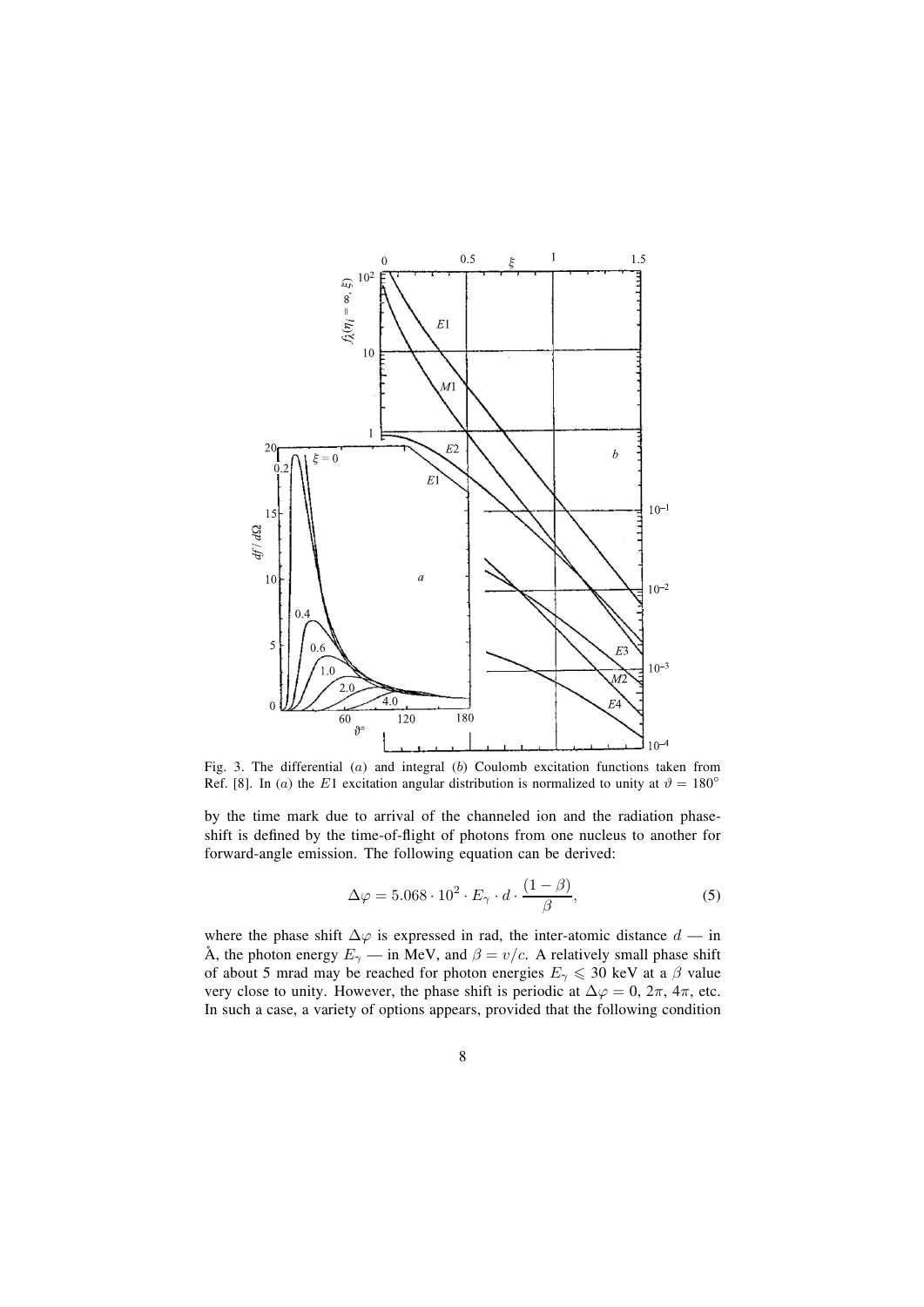is satisfied:

$$
2\pi(n-1) = 5.068 \cdot 10^2 \cdot E_\gamma \cdot d \cdot \frac{(1-\beta)}{\beta},\tag{6}
$$

where *n* is the harmonics order. Different values of  $\beta$  and  $E_{\gamma}$  can satisfy Eq. (6) with  $n \geqslant 2$ .

An essentially relativistic energy of the projectile would, nevertheless, be a necessary condition, as would some limitation of the emitted photon energy. These restrictions arise due to many additional requirements, not only due to the phase condition. The nuclei in the atomic string should be excited sequentially and a at trajectory for high-energy channeling is appropriate to achieve this effect. Far-impact excitation with a reasonable probability takes place only at  $\xi \to 0$ , i.e., again at a high energy of the projectile. For the correlated Mössbauer emission, the crystal phonon spectrum should not be perturbed and the known restriction of  $E_{\gamma} \leq 100$  keV naturally arises. In quantum theory, channeling is considered as a Mössbauer-type process, because for distant collisions the crystal-lattice vibrations (phonons) remain without perturbation.

In addition, the radiation damage of crystals is strongly reduced when channeled particles have high energies, allowing crystal targets to withstand irradiation for longer times. Ionization energy losses of heavy projectiles decrease in inverse proportional to their energy. At the same time, radiative energy losses are insignificant, unlike the case for a high-energy electron beam. Nevertheless, the possibility of correlated coherent  $\gamma$  emission under the Mössbauer conditions in a crystal might be questioned in the case of discussed scheme of excitation by channeled projectiles. Fortunately, a similar type of emission has already been experimentally observed [10] from <sup>57</sup>Fe nuclei in a crystal exposed to synchrotron radiation at the resonance energy.

It is necessary to select a candidate nucleus that is appropriate for the coherent Coulomb excitation scheme. The best one appears to be the stable  $^{161}$ Dy isotope, contained in  $\frac{\text{nat}}{\text{Dy}}$  with an abundance of 19%. Its level scheme is shown in Fig. 4. The first ( $5/2^-$ ) and the third ( $3/2^-$ ) excited levels are connected with the  $5/2^+$  ground state by E1 transitions that are characterized by moderate  $B(E1)$ strengths. The transitions are partially converted, but the photon-emission branch remains competitive, being near 30%. The transitions have energies of  $E<sub>gamma</sub>$ 25.65 and 74.57 keV that are potentially useful for the discussed scheme.

The M1 multipolarity can be found in many nuclei, but the Coulomb excitation  $M1$  cross section is much lower than that for  $E1$  transitions, although it also grows drastically at  $\xi \to 0$ . The <sup>161</sup>Dy nuclide may be unique suited to this scheme among stable isotopes, with  $E1$  multipolarity of the useful transitions, with the exception of <sup>181</sup>Ta. But the latter nuclide has transitions characterized by much lower  $B(E1)$  values. Dysprosium can exist in the form of single crystals, either in hexagonal symmetry as a metal crystal or in cubic as  $Dy_2O_3$  oxide.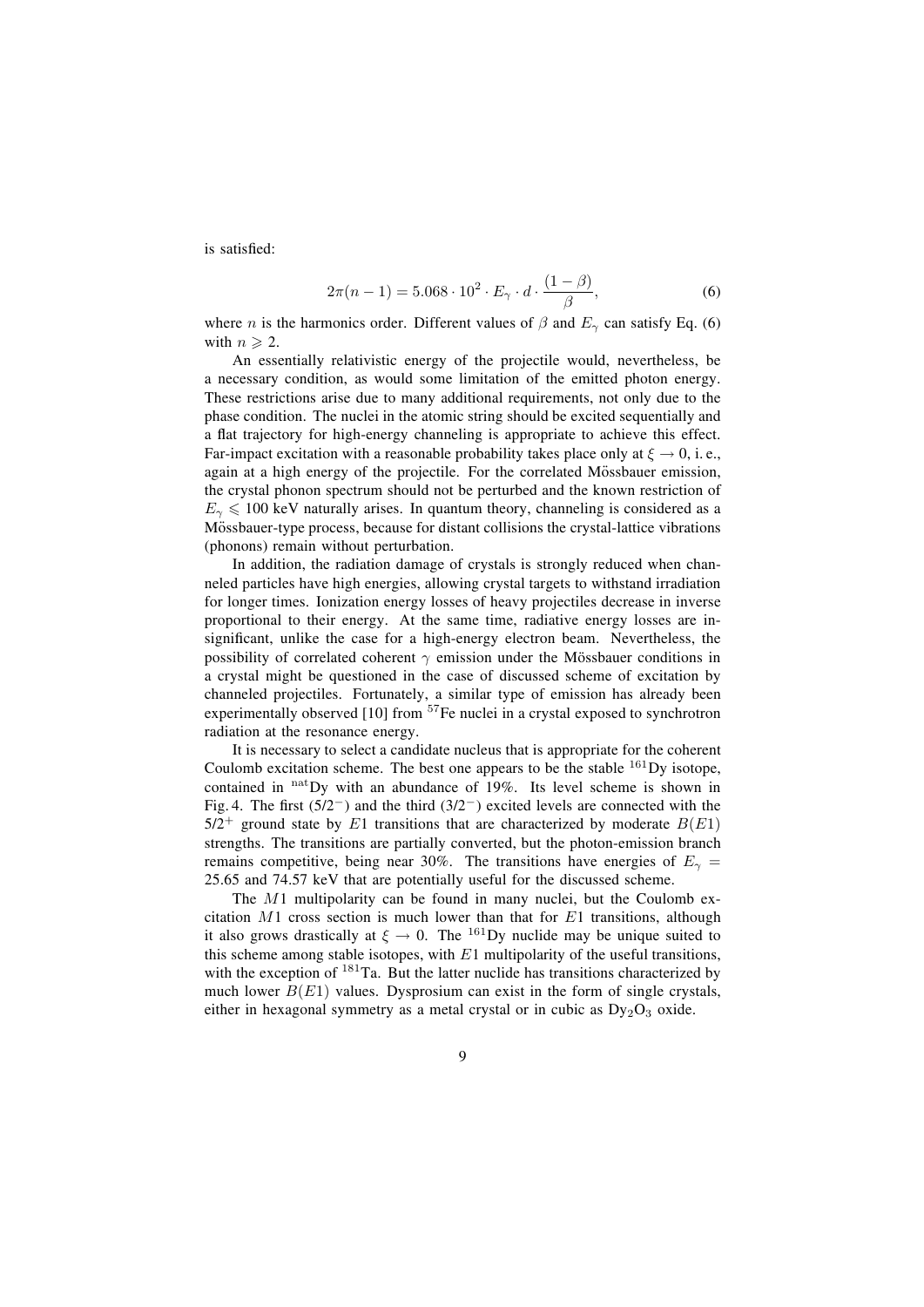

Fig. 4. Partial energy-level scheme of the  $^{161}$ Dy nucleus showing the ground-state and three lowest excited levels. Energies are in MeV and spin, parity, half-life, multipolarity and  $\gamma$ -emission branches are given

It is useful to numerically evaluate examples for coherent excitation of the 25.65 keV level in <sup>161</sup>Dy via the basic harmonic ( $n = 1$ ) and the 74.57 level via the second harmonic ( $n = 2$ ). For better definition, here it is assumed that the Dy crystal is exposed to relativistic  $208Pb$  ions. Some magnitude of phase shift on the order of  $\Delta\varphi = 5$  mrad should be acceptable for each atom, because the total phase shift after consequent excitation of 100 nuclei along the string reaches a value of only 0.5 rad, or  $\pm 14^\circ$ .

Inserting into Eq. (5) the values  $\Delta \varphi = 0.005$ ,  $E_{\gamma} = 0.02565$  MeV and typical crystallographic  $d = 4$  Å, one deduces  $(1-\beta) \approx 10^{-4}$ , i.e.,  $\gamma \approx 71$  and a kinetic energy  $E_k \approx 66$  GeV/nucleon. In this essentially relativistic case, the collision parameter remains relatively high,  $\eta \approx 5.0$ , and the Coulomb excitation parameter is close to zero at  $\xi = 2.5 \cdot 10^{-8}$ . As discussed above, the cross section of E1 Coulomb excitation should be very high for such values of these parameters. The coherent radiation of 100 nuclei should be significantly enhanced in addition.

The channeling wavelength and photon absorption for a crystal of finite thickness must be also evaluated. The half-absorption length for 25 keV photons in Dy material is about 20  $\mu$ m and a crystal of comparable thickness should be applicable. Using Eqs. (1) and (2), one deduces the channeling wavelength of  $\lambda \approx 6.5$  μm, and this means that three full oscillations will occur in the crystal. Consequently, six trajectory maxima can serve as sources of coherent radiation. The total yield of radiation is thus enhanced due to many factors although absolute estimations are still difficult. The counter-productive interference corresponds to a radiation phase-shift range of  $\pi \leq \Delta \varphi \leq 2\pi$ , but this will appear only at distances of about thousands of atomic layers.

The Mössbauer correlations probably do not survive over such distances anyway. Even in the case of perfect correlations, one point should be discussed.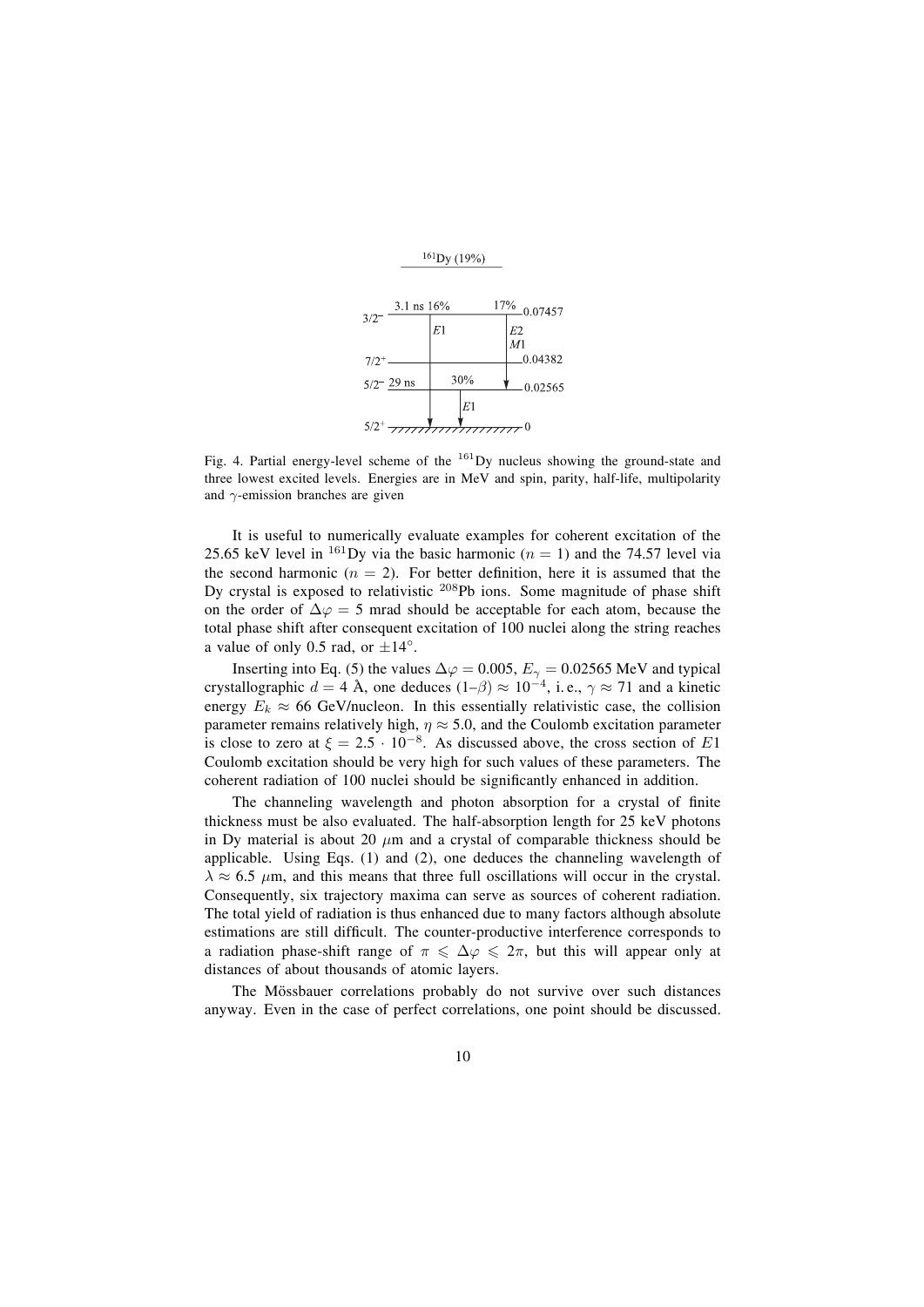Although radiation absorption does not significantly restrict the described scheme, there arises the question whether the radiation transmits through the crystal layer, or whether the nuclear-mode excitation is bound to the string of atoms and is emitted from matter only at the surface of the crystal and the photon is emitted to the outside. In the later variant, the absorption does not suppress the radiation at all and only the positive and negative phases along the string are important. This may restrict the target thickness even more than absorption conditions.

The (1– $\beta$ ) value for the excitation of the third level in <sup>161</sup>Dy at 74.57 keV with the second harmonic ( $n = 2$ ) has been estimated by Eq. (6). The resonance kinetic energy  $E_k = 2.42$  GeV/nucleon and corresponding relativistic parameter  $\gamma = 3.58$  were deduced. The channeling wavelength in this case decreases to 1.4  $\mu$ m, or about 3.5 · 10<sup>3</sup> atomic layers. The condition of consequent multiple excitation of nuclei in the string is still conserved and many trajectory maxima take place on the projectile path through the crystal. Negative phases do not arise in this case because the phase shift becomes a multiple of  $2\pi$ . The crystal can be as thick as 100  $\mu$ m, because of the significantly lower absorption coefficient for 75 keV photons as compared to 25 keV.

The Mössbauer conditions are relatively good for 75 keV photons in a heavy Dy crystal if kept at liquid nitrogen temperature. The disadvantage of the scheme with excitation of the third level in  $^{161}$ Dy at the second harmonics arises due to the increased radiation damage of the crystal at lower projectile energy: 2.42 GeV/nucleon instead of 66 GeV/nucleon as needed for the first level. The energy transferred to the lattice and to electron excitations is also increased and this may disturb the Mössbauer emission of radiation. However, this problem can be solved only after experimental studies. The yield of radiation would also be unknown until measured experimentally.

A kinetic energy of heavy ions near 1 GeV/nucleon is available at GSI, Darmstadt, and such an experiment can be arranged within reasonable expenses. The 74.57 keV transition should be resonantly excited at 4th harmonics by a projectile with a kinetic energy of about 1,110 MeV/nucleon. It would be interesting to test experimentally whether or not the Méossbauer conditions in a crystal survive at such energies. The concrete details of properties for Dy crystals are significant, but in the present work only a general scheme is discussed for a new type of experiments on the coherent Coulomb excitation of nuclei in a crystal lattice by relativistic heavy projectiles. A technical proposal can be developed later.

#### **4. SUMMARY**

New possible applications of the nuclear Coulomb excitation are discussed. In the first scheme, a radioactive ion-beam facility should be used for acceleration of ions containing isomeric  $178m^2$ Hf to study triggering levels in this nuclide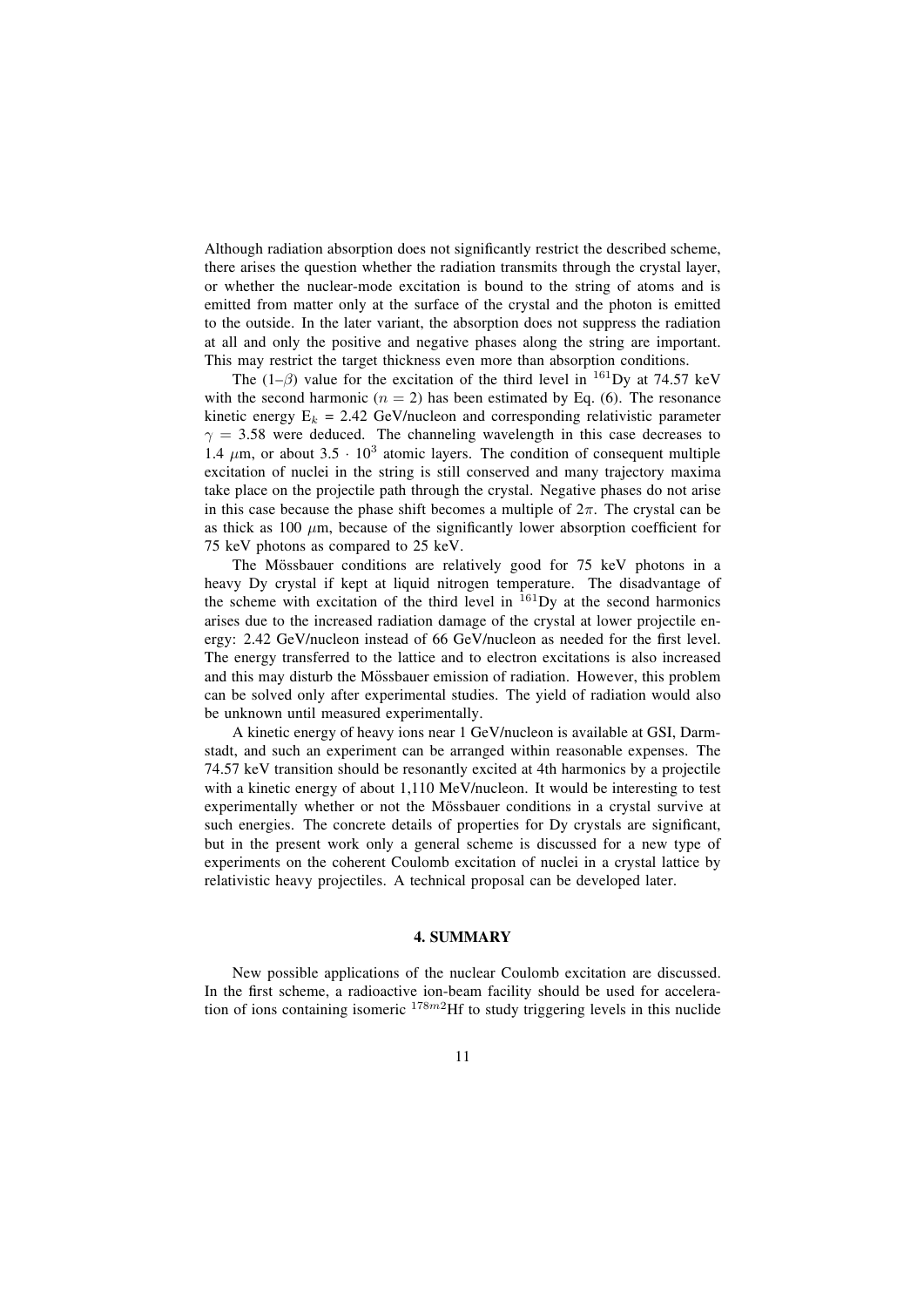that may cause a release of the isomer energy. The second scheme may be potentially promising to achieve lasing of nuclear radiation. There is considered the coherent excitation and radiation of nuclei ensconced in a crystal lattice and exposed to a relativistic heavy-ion beam. The equations for resonance harmonics are formulated and other peculiarities important for realization of such a process are discussed. Among them are: the special cross-section behavior of the  $E1$ Coulomb excitation, properties of radiation absorption, channeling trajectory parameters and the Mössbauer conditions for coherent emission. A realistic test experiment is formulated linked to the existing possibilities at GSI, Darmstadt, for production of relativistic heavy-ion beams.

#### **REFERENCES**

- 1. Special Issue on Gamma-Ray Lasers // Hyperfine Int. 1997. V. 107.
- 2. *Oganessian Yu. Ts., Karamian S. A.* // Laser Phys. 1995. V. 5. P. 336.
- 3. *Carroll J. J.* // Laser Phys. Lett. 2004. V. 1. P. 275.
- 4. *Habs D.* Presentation at LPHYS'02. Bratislava, 2002.
- 5. *Pivovarov Y. L.* // Nucl. Instr. Meth. B. 1998. V. 145. P. 96.
- 6. *Hayes A. B. et al.* // Phys. Rev. Lett. 2006. V. 96. P. 042505.
- 7. *Carroll J.J., Karamian S.A., Rivlin L.A., Zadernovsky A.A. // Hyperfine Int. 2001.* V. 135. P. 3.
- 8. *Alder K. et al.* // Rev. Mod. Phys. 1956. V. 28. P. 432.
- 9. *Heinz A. et al.* // Nucl. Phys. A. 2003. V. 713. P. 3.
- 10. *Van Béurck U., Méossbauer R. L., Gerdau E., Ruffer R. et al.* // Phys. Rev. Lett. 1987. V. 59. P. 355.

Received on September 6, 2006.